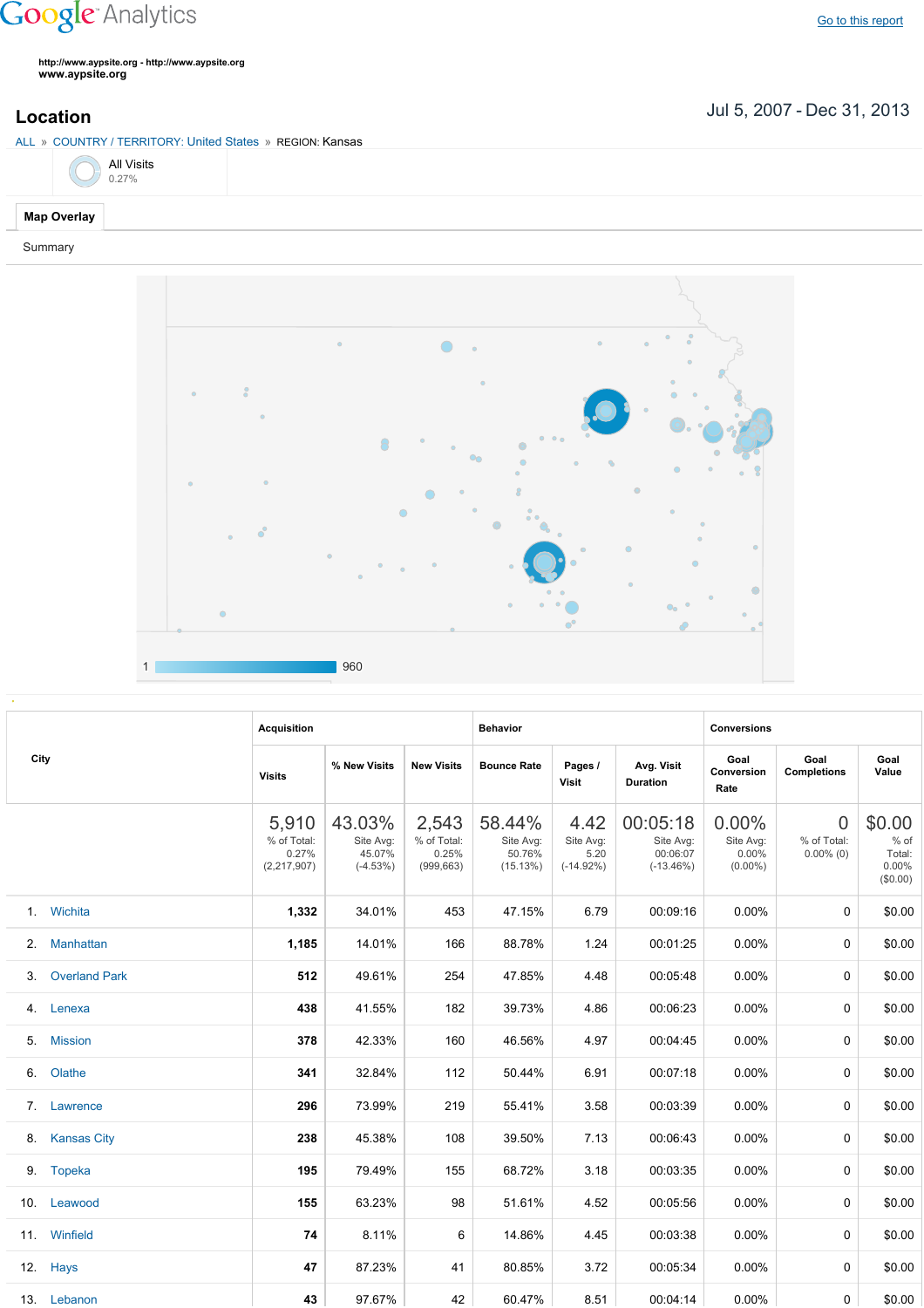| 14. | Shawnee             | 37 | 67.57%  | 25             | 72.97%  | 2.08  | 00:01:24 | $0.00\%$ | $\mathbf 0$ | \$0.00 |
|-----|---------------------|----|---------|----------------|---------|-------|----------|----------|-------------|--------|
| 15. | <b>Derby</b>        | 34 | 67.65%  | 23             | 64.71%  | 1.65  | 00:01:04 | 0.00%    | 0           | \$0.00 |
|     | 16. Hutchinson      | 32 | 87.50%  | 28             | 50.00%  | 2.94  | 00:02:48 | $0.00\%$ | 0           | \$0.00 |
|     | 17. Pittsburg       | 31 | 83.87%  | 26             | 70.97%  | 1.35  | 00:01:52 | $0.00\%$ | 0           | \$0.00 |
|     | 18. Gardner         | 30 | 93.33%  | 28             | 80.00%  | 2.10  | 00:00:33 | 0.00%    | 0           | \$0.00 |
|     | 19. Great Bend      | 28 | 82.14%  | 23             | 17.86%  | 12.32 | 00:16:37 | 0.00%    | 0           | \$0.00 |
|     | 20. Newton          | 26 | 50.00%  | 13             | 80.77%  | 1.54  | 00:00:25 | $0.00\%$ | $\mathbf 0$ | \$0.00 |
|     | 21. Leavenworth     | 23 | 95.65%  | 22             | 86.96%  | 1.43  | 00:00:33 | $0.00\%$ | 0           | \$0.00 |
| 22. | <b>Spring Hill</b>  | 22 | 72.73%  | 16             | 63.64%  | 2.27  | 00:02:40 | $0.00\%$ | 0           | \$0.00 |
|     | 23. Salina          | 19 | 94.74%  | 18             | 73.68%  | 1.26  | 00:00:07 | $0.00\%$ | 0           | \$0.00 |
|     | 24. Coffeyville     | 16 | 87.50%  | 14             | 81.25%  | 2.25  | 00:01:04 | $0.00\%$ | 0           | \$0.00 |
|     | 25. Junction City   | 16 | 87.50%  | 14             | 62.50%  | 2.12  | 00:03:11 | $0.00\%$ | 0           | \$0.00 |
|     | 26. Fort Riley      | 15 | 93.33%  | 14             | 80.00%  | 1.27  | 00:00:18 | $0.00\%$ | 0           | \$0.00 |
|     | 27. Larned          | 15 | 93.33%  | 14             | 6.67%   | 13.53 | 00:22:17 | 0.00%    | 0           | \$0.00 |
|     | 28. Chanute         | 12 | 83.33%  | 10             | 100.00% | 1.00  | 00:00:00 | $0.00\%$ | 0           | \$0.00 |
|     | 29. Goddard         | 12 | 41.67%  | 5              | 66.67%  | 1.67  | 00:02:58 | $0.00\%$ | 0           | \$0.00 |
|     | 30. Eureka          | 11 | 90.91%  | 10             | 81.82%  | 1.18  | 00:00:19 | 0.00%    | 0           | \$0.00 |
|     | 31. Baldwin City    | 10 | 90.00%  | 9              | 80.00%  | 1.20  | 00:00:05 | $0.00\%$ | 0           | \$0.00 |
|     | 32. Lyndon          | 10 | 90.00%  | 9              | 90.00%  | 1.90  | 00:03:44 | $0.00\%$ | 0           | \$0.00 |
|     | 33. Bonner Springs  | 9  | 88.89%  | 8              | 88.89%  | 1.11  | 00:00:32 | $0.00\%$ | 0           | \$0.00 |
|     | 34. Emporia         | 9  | 77.78%  | $\overline{7}$ | 77.78%  | 1.56  | 00:04:45 | $0.00\%$ | 0           | \$0.00 |
| 35. | Wamego              | 9  | 77.78%  | 7              | 55.56%  | 1.67  | 00:03:28 | $0.00\%$ | 0           | \$0.00 |
|     | 36. Arkansas City   | 8  | 87.50%  | $\overline{7}$ | 87.50%  | 1.12  | 00:00:17 | $0.00\%$ | 0           | \$0.00 |
|     | 37. Atchison        | 8  | 75.00%  | 6              | 50.00%  | 3.88  | 00:09:29 | 0.00%    | 0           | \$0.00 |
| 38. | Independence        | 8  | 75.00%  | 6              | 62.50%  | 1.50  | 00:01:05 | $0.00\%$ | 0           | \$0.00 |
| 39. | Kanopolis           | 8  | 100.00% | 8              | 50.00%  | 12.50 | 00:06:14 | $0.00\%$ | 0           | \$0.00 |
| 40. | Louisburg           | 8  | 87.50%  | $\overline{7}$ | 100.00% | 1.00  | 00:00:00 | $0.00\%$ | 0           | \$0.00 |
|     | 41. Augusta         | 7  | 42.86%  | 3              | 57.14%  | 4.29  | 00:05:58 | $0.00\%$ | 0           | \$0.00 |
| 42. | Edwardsville        | 7  | 57.14%  | 4              | 42.86%  | 1.57  | 00:00:15 | $0.00\%$ | 0           | \$0.00 |
| 43. | <b>Garden City</b>  | 7  | 100.00% | 7              | 85.71%  | 1.14  | 00:00:06 | $0.00\%$ | 0           | \$0.00 |
| 44. | <b>North Newton</b> | 7  | 85.71%  | 6              | 57.14%  | 5.86  | 00:03:47 | $0.00\%$ | 0           | \$0.00 |
| 45. | <b>Roeland Park</b> | 7  | 57.14%  | 4              | 85.71%  | 2.71  | 00:04:26 | $0.00\%$ | 0           | \$0.00 |
| 46. | Assaria             | 6  | 50.00%  | 3              | 16.67%  | 4.83  | 00:14:06 | $0.00\%$ | 0           | \$0.00 |
| 47. | Dodge City          | 6  | 100.00% | 6              | 83.33%  | 1.33  | 00:01:21 | $0.00\%$ | 0           | \$0.00 |
| 48. | Ellsworth           | 6  | 100.00% | 6              | 33.33%  | 3.00  | 00:09:12 | $0.00\%$ | 0           | \$0.00 |
|     | 49. Mayetta         | 6  | 16.67%  | $\mathbf{1}$   | 66.67%  | 4.00  | 00:05:49 | $0.00\%$ | 0           | \$0.00 |
| 50. | <b>McPherson</b>    | 6  | 100.00% | 6              | 83.33%  | 5.00  | 00:08:05 | $0.00\%$ | 0           | \$0.00 |
| 51. | Haysville           | 5  | 100.00% | 5              | 80.00%  | 1.20  | 00:00:04 | $0.00\%$ | 0           | \$0.00 |
|     | 52. Hugoton         | 5  | 80.00%  | 4              | 100.00% | 1.00  | 00:00:00 | 0.00%    | 0           | \$0.00 |
|     | 53. Stilwell        | 5  | 20.00%  | $\mathbf{1}$   | 20.00%  | 8.40  | 00:10:14 | $0.00\%$ | 0           | \$0.00 |
|     |                     |    |         |                |         |       |          |          |             |        |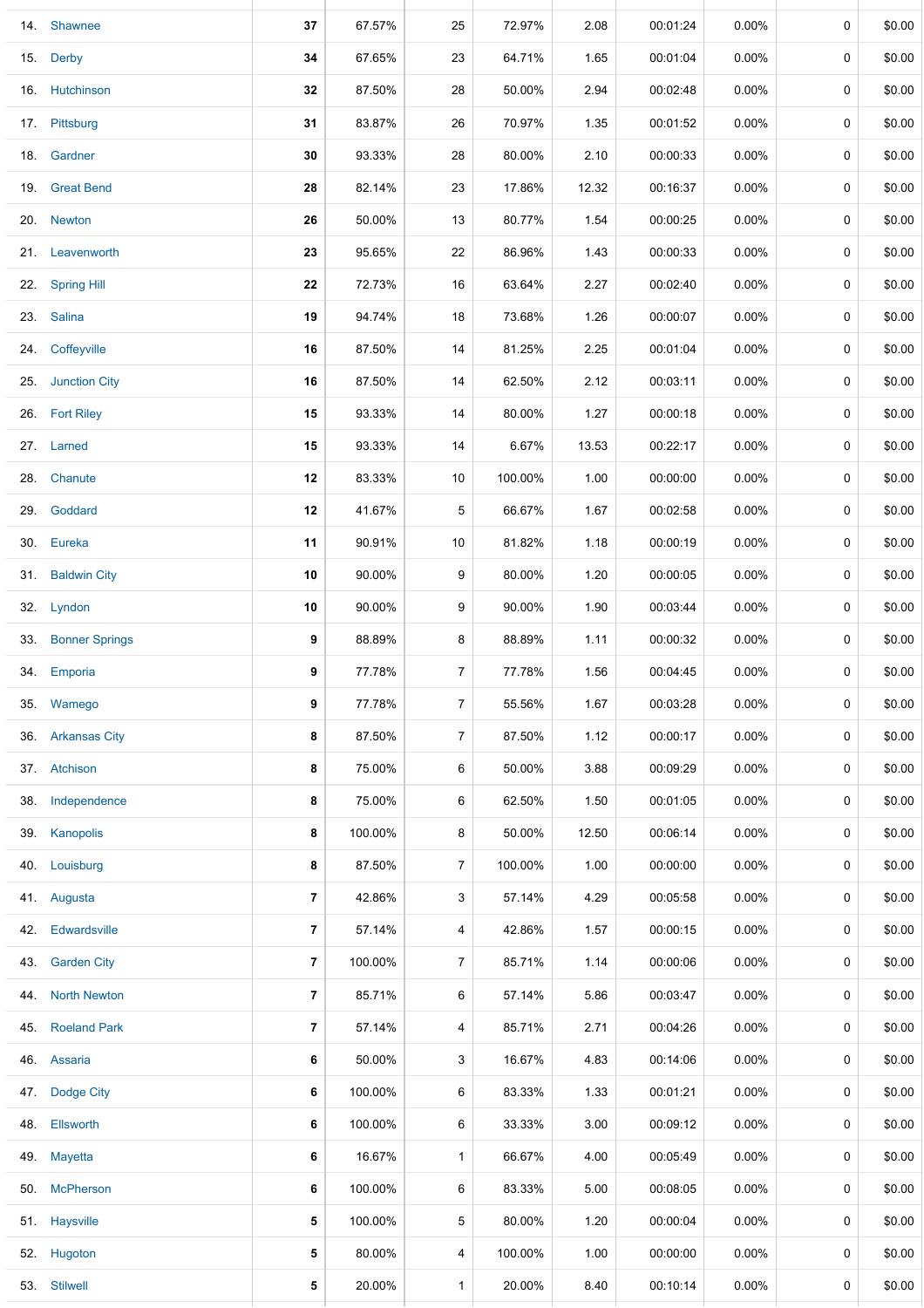|     | 54. (not set)         | 4                       | 75.00%   | 3              | 50.00%   | 2.50            | 00:01:52 | $0.00\%$ | 0           | \$0.00 |
|-----|-----------------------|-------------------------|----------|----------------|----------|-----------------|----------|----------|-------------|--------|
| 55. | <b>Baxter Springs</b> | 4                       | 75.00%   | 3              | 100.00%  | 1.00            | 00:00:00 | $0.00\%$ | 0           | \$0.00 |
|     | 56. Colby             | 4                       | 100.00%  | 4              | 100.00%  | 1.00            | 00:00:00 | $0.00\%$ | 0           | \$0.00 |
| 57. | <b>Council Grove</b>  | 4                       | 75.00%   | 3              | 100.00%  | 1.00            | 00:00:00 | $0.00\%$ | 0           | \$0.00 |
|     | 58. De Soto           | 4                       | 50.00%   | $\overline{2}$ | 75.00%   | 1.25            | 00:00:01 | $0.00\%$ | 0           | \$0.00 |
|     | 59. El Dorado         | 4                       | 100.00%  | 4              | 75.00%   | 1.50            | 00:00:05 | $0.00\%$ | 0           | \$0.00 |
|     | 60. Lansing           | 4                       | 25.00%   | $\mathbf{1}$   | 50.00%   | 3.00            | 00:08:53 | $0.00\%$ | 0           | \$0.00 |
|     | 61. Abilene           | 3                       | 100.00%  | 3              | 100.00%  | 1.00            | 00:00:00 | $0.00\%$ | 0           | \$0.00 |
|     | 62. Basehor           | 3                       | 100.00%  | 3              | 100.00%  | 1.00            | 00:00:00 | $0.00\%$ | 0           | \$0.00 |
|     | 63. Burlington        | 3                       | 100.00%  | 3              | 66.67%   | 1.33            | 00:00:10 | $0.00\%$ | 0           | \$0.00 |
|     | 64. Chase             | 3                       | 66.67%   | $\overline{2}$ | 0.00%    | 6.67            | 00:12:56 | $0.00\%$ | 0           | \$0.00 |
|     | 65. Hiawatha          | 3                       | 100.00%  | 3              | 100.00%  | 1.00            | 00:00:00 | $0.00\%$ | 0           | \$0.00 |
|     | 66. Horton            | 3                       | 66.67%   | $\overline{2}$ | 33.33%   | 2.00            | 00:01:19 | $0.00\%$ | 0           | \$0.00 |
|     | 67. New Century       | 3                       | 100.00%  | 3              | 100.00%  | 1.00            | 00:00:00 | $0.00\%$ | 0           | \$0.00 |
|     | 68. Ogden             | 3                       | 66.67%   | $\overline{2}$ | 100.00%  | 1.00            | 00:00:00 | $0.00\%$ | 0           | \$0.00 |
|     | 69. Ottawa            | 3                       | 100.00%  | 3              | $0.00\%$ | 13.33           | 00:34:12 | 0.00%    | 0           | \$0.00 |
|     | 70. Riley             | 3                       | 100.00%  | 3              | 66.67%   | 2.33            | 00:01:29 | $0.00\%$ | 0           | \$0.00 |
|     | 71. Scott City        | 3                       | 100.00%  | 3              | 100.00%  | 1.00            | 00:00:00 | 0.00%    | 0           | \$0.00 |
|     | 72. Wellington        | 3                       | 100.00%  | 3              | 66.67%   | 1.33            | 00:00:00 | $0.00\%$ | 0           | \$0.00 |
|     | 73. Clearwater        | 2                       | 100.00%  | $\overline{2}$ | 0.00%    | 2.50            | 00:01:20 | $0.00\%$ | 0           | \$0.00 |
|     | 74. Fort Scott        | 2                       | 100.00%  | $\overline{2}$ | 100.00%  | 1.00            | 00:00:00 | $0.00\%$ | 0           | \$0.00 |
|     | 75. Galena            | $\mathbf{2}$            | $0.00\%$ | 0              | $0.00\%$ | 12.00           | 00:10:07 | $0.00\%$ | 0           | \$0.00 |
|     | 76. Hesston           | $\mathbf{2}$            | 100.00%  | $\overline{2}$ | 50.00%   | 1.50            | 00:03:26 | $0.00\%$ | $\mathbf 0$ | \$0.00 |
|     | 77. Holton            | $\overline{\mathbf{2}}$ | 100.00%  | $\overline{a}$ | 100.00%  | 1.00            | 00:00:00 | $0.00\%$ | 0           | \$0.00 |
|     | 78. Lecompton         | $\mathbf{2}$            | 100.00%  | $\overline{2}$ | 50.00%   | 2.50            | 00:00:11 | $0.00\%$ | 0           | \$0.00 |
|     | 79. Lindsborg         | $\mathbf{2}$            | 100.00%  | $\overline{2}$ | 100.00%  | 1.00            | 00:00:00 | $0.00\%$ | 0           | \$0.00 |
|     | 80. Linwood           | 2                       | 50.00%   | $\mathbf{1}$   | 100.00%  | 1.00            | 00:00:00 | $0.00\%$ | 0           | \$0.00 |
|     | 81. Paola             | 2                       | 50.00%   | $\mathbf{1}$   | 100.00%  | 1.00            | 00:00:00 | $0.00\%$ | 0           | \$0.00 |
|     | 82. Russell           | $\mathbf{2}$            | 100.00%  | 2              | 100.00%  | 1.00            | 00:00:00 | $0.00\%$ | 0           | \$0.00 |
|     | 83. Seneca            | $\mathbf{2}$            | 100.00%  | $\overline{2}$ | 100.00%  | 1.00            | 00:00:00 | $0.00\%$ | 0           | \$0.00 |
|     | 84. Solomon           | 2                       | 100.00%  | $\overline{2}$ | 50.00%   | 2.50            | 00:03:01 | $0.00\%$ | 0           | \$0.00 |
|     | 85. Saint Marys       | $\overline{\mathbf{2}}$ | 100.00%  | $\overline{2}$ | 100.00%  | 1.00            | 00:00:00 | $0.00\%$ | 0           | \$0.00 |
|     | 86. Tecumseh          | 2                       | 50.00%   | $\mathbf{1}$   | $0.00\%$ | 2.50            | 00:10:21 | $0.00\%$ | 0           | \$0.00 |
|     | 87. Udall             | $\mathbf{2}$            | 100.00%  | $\overline{2}$ | $0.00\%$ | 45.00           | 00:24:33 | $0.00\%$ | 0           | \$0.00 |
|     | 88. Andover           | 1                       | 100.00%  | $\mathbf{1}$   | 100.00%  | 1.00            | 00:00:00 | $0.00\%$ | 0           | \$0.00 |
|     | 89. Argonia           | 1                       | 100.00%  | $\mathbf{1}$   | 100.00%  | 1.00            | 00:00:00 | $0.00\%$ | 0           | \$0.00 |
|     | 90. Belle Plaine      | 1                       | 100.00%  | $\mathbf{1}$   | 100.00%  | 1.00            | 00:00:00 | $0.00\%$ | 0           | \$0.00 |
|     | 91. Beloit            | 1                       | 100.00%  | $\mathbf{1}$   | 100.00%  | 1.00            | 00:00:00 | $0.00\%$ | 0           | \$0.00 |
|     | 92. Bucklin           | 1                       | 100.00%  | $\mathbf{1}$   | 100.00%  | 1.00            | 00:00:00 | $0.00\%$ | 0           | \$0.00 |
|     | 93. Cheney            | 1                       | 100.00%  | $\mathbf{1}$   | 100.00%  | 1.00            | 00:00:00 | $0.00\%$ | 0           | \$0.00 |
| QΔ  | Cherrwale             | 1                       | 100 00%  | $\mathbf{1}$   | 100 00%  | $1 \cap \Omega$ | no no no | በ በበ%    | U           | ደበ በበ  |